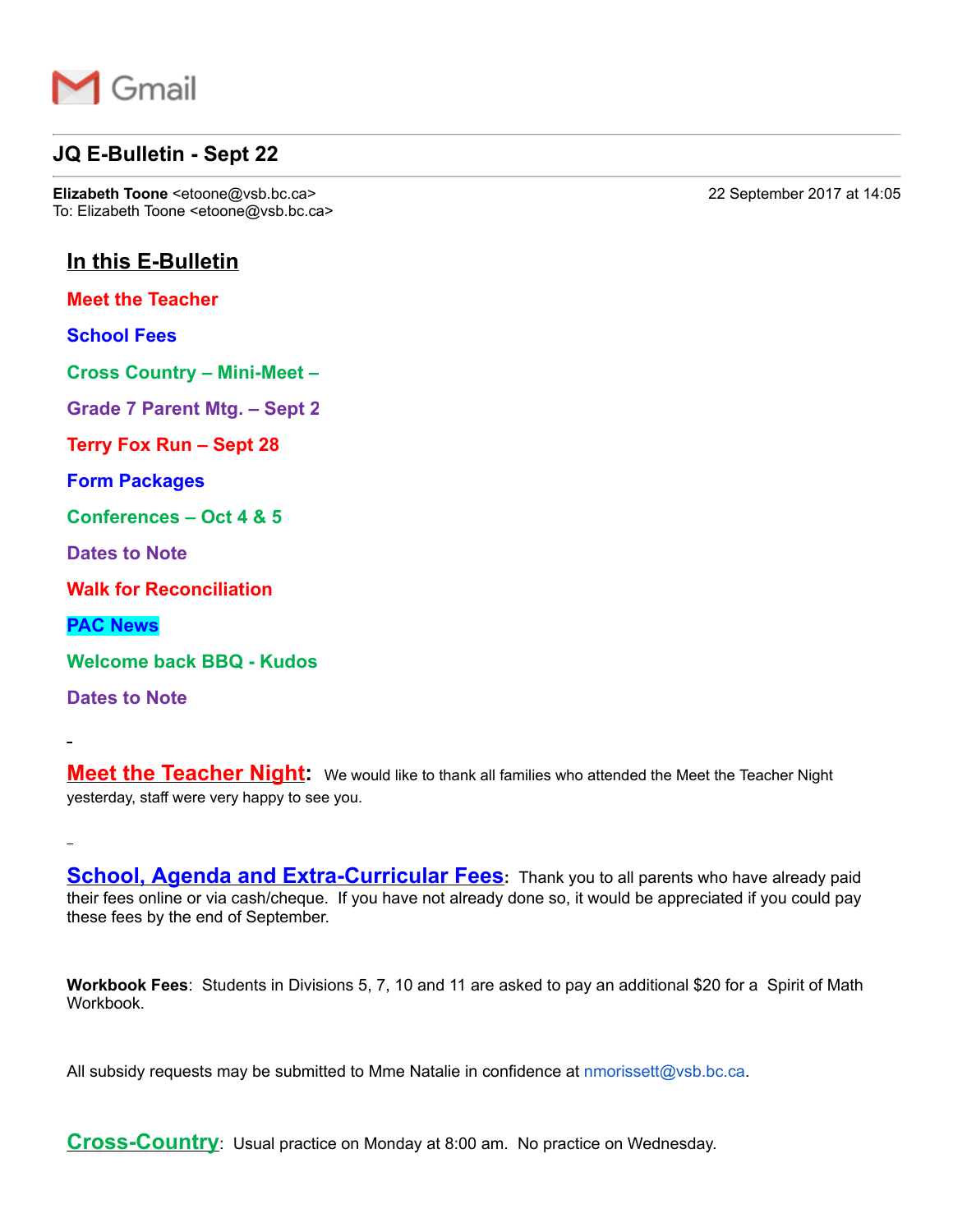The first MiniMeet will be held on **Wednesday, September 27th at 3:30 pm at Vanier Park (near the Maritime Museum**). Please note that there will be NO practice that morning. First competitors will be grade 7 boys, followed by grade 7 girls, then K & 1 boys, then K & 1 girls, then grade 2 boys, grade 2 girls and so on to grade 6. Please note that parents or guardians will be responsible for their children's transportation to and from all Cross-Country Meets. If you are able to volunteer to help, please contact our fantastic volunteer coach at Lori Durward (patandlori@telus.net). Thank you to Principal, Mme Natalie and Teacher Mme Caroline for sponsoring the first mini-meet.

**Grade 7 Parent Meeting:** Grade 7 parents are invited to a meeting on **Wednesday, September 27th from 5 – 6 pm** in the school library to discuss this year's senior trip options. This is a meeting for parents only as students will receive the information earlier that afternoon. Mme Haley Workun, Monsieur Daniel Rondeau and Mme Natalie Morissette will be presenting.

**Terry Fox Run**: The school will be holding its Annual Terry Fox Run on **Thursday, September 28th at 2 pm**. The whole school will participate with younger children running on the field and older students running around the Lord Byng/JQ Block. Please dress your child in appropriate clothing for running.

We need a few parents to help line the event and stand at the 4 corners of the city block when the children run around Byng and JQ, to make it safe. Please come and cheer on your community.

If you wish to donate online, please see the link below.

## Donate Online

## **JQ Terry Fox Foundation Fundraising page**

**Come at 2PM** to see the whole school run and feel the energy.

**Sponsor a child** before or after the event. (see below how to create your child's own webpage on the Terry Fox site to help them solicit donations from friends and family), or simply donate on the **JQ School Terry Fox Fundraising** page above.

Send your child with a **water bottle** on the Terry Fox Run Day

https://jqpac.com/events/past-events/terry-fox-run

**Forms**: Your child will be bringing home a package of various forms. Please ensure that all information on the Student Verification Form is current and correct. Also, remember that if there are changes to telephone numbers and emergency contact numbers throughout the year, please inform the office immediately for your child's safety. New students: please alert the office to any life-threatening medical conditions if you have not already done so. Thank you.

**Conferences:** Will be held on **October 4<sup>th</sup> and 5<sup>th</sup>**. Your child's teacher will provide information as to scheduling a conference.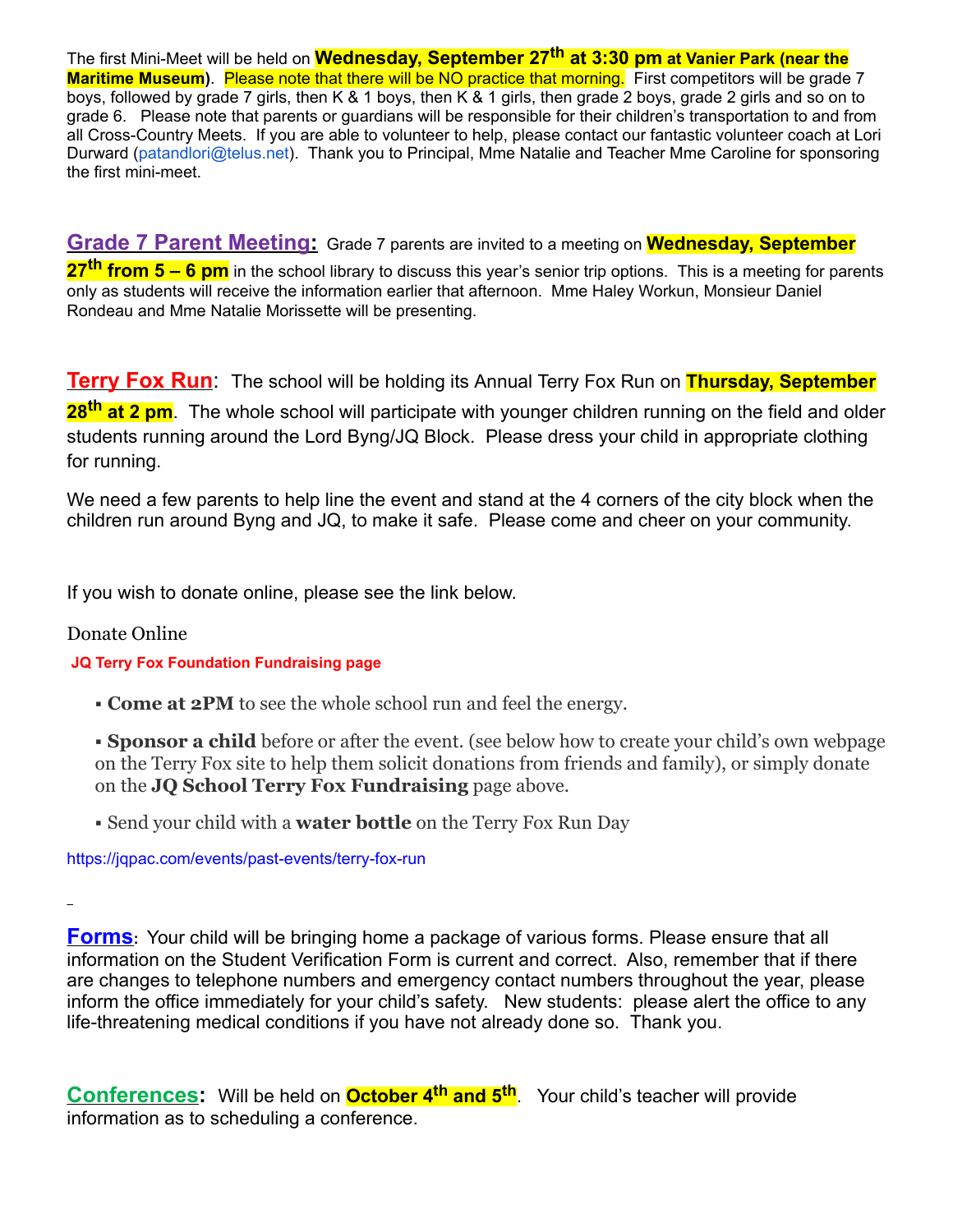# **Dates to Note**:

**Monday, October 2nd – PAC Meeting from 9 – 10 am in the Staffroom**

 **Family Photo Night Fundraiser – Oct. 2, 3 and 5**

**Wednesday, October 4th – Early Dismissal at 2 pm for conferences**

**Thursday, October 5th – Early Dismissal at 2 pm for conferences**

**Monday, October 9th – Thanksgiving – School closed**

### **Walk for Reconciliation**:

Dear Parents and Guardians of JQ students,

This Sunday, September 24th is the 2017 Walk for Reconciliation taking place in downtown Vancouver. The Walk for Reconciliation is a positive movement to build better relationships among Indigenous peoples and Canadians. Some staff members from JQ will be there and we would love for JQ families to participate! Please click on the link for more information:

http://reconciliationcanada.ca/walk-for-reconciliation-2017/program-and-schedule/

# **PAC News**

#### **Welcome Back BBQ – Thanks & Kudos!**

What a wonderful afternoon for us all to connect on the back field last week! A great time for all who came to reconnect with friends and meet new ones – and to all the kids who quite joyfully went round after round on the Eliminator!

Thanks also for your generous patronage of the BBQ, Lemonade Stand and Cake Walk. The latter certainly one of the most successful in our JQ history with over 80 cakes donated, raising just shy of \$1,200! **Kudos to Lucy McLachlan who baked 8 cakes**!! And to all the other kids and parents who generously bought, baked, decorated and donated cakes to make this such a success.

Kudos also to our parents for organizing and staging such a fun Welcome Back BBQ. Thanks to the kids who helped run the events - what a way to get involved! Grade 7s: Abi Blythe, Alyssa Jiles, Arianna **Zhang, Candace Gao, Claudia Thompson, Isabel Geiger, Julia Carter, Kathryn Irvine, Kylie Mansfield, Lucy McLachlan Maya Baechler, Pheobe Lecky, Quinn Gumprich, Robyn Brown, Rowan Sharman, Sophie Sharp, Sylvie Tippett, Tharan Eigl, and Zoe Tosto**. And extra special thanks to **Sara Jiles** (Gr1) and **Kaylyn Jiles** (Gr2) for making jug after jug of lemonade! And to **Noah Morton** (GrK) for helping his Mum sell burgers and hot dogs!

## **Dates to Note:**

The following fundraisers will be held for the Gr 7 Senior Trip. More details to be provided in future E-Bulletins as well as through PAC Bulletins.

- **Family Photo Nights October 2, 3 & 5**
- Hallowe'en Dance October 27 (usually gr 5 to 7)
- **Gala & Silent Auction November 3**